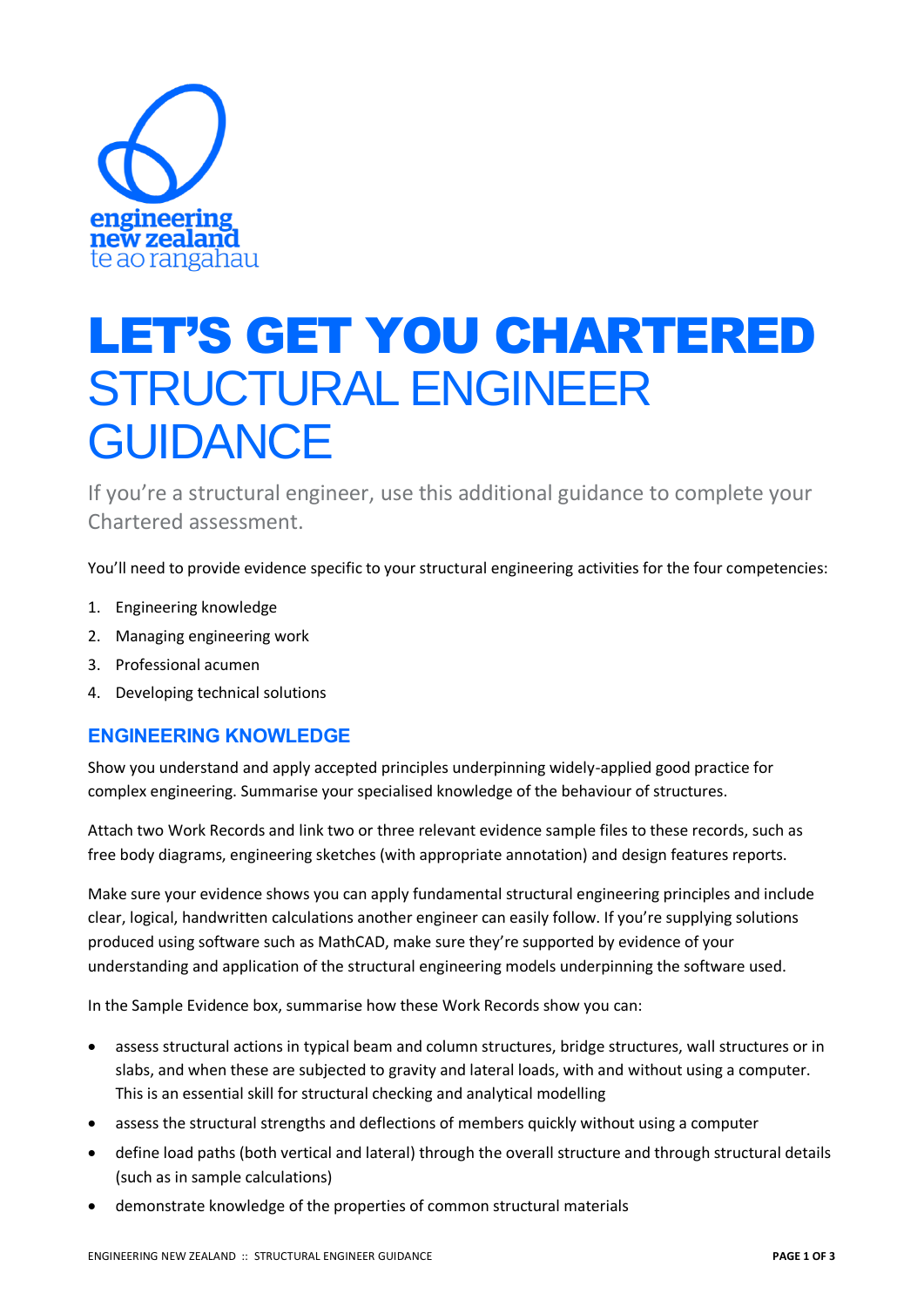- define ductility levels and the basic failure hierarchy of a structure
- demonstrate understanding of relative stiffness and displacement compatibility.

# **CPENG – NEW ZEALAND-SPECIFIC GOOD PRACTICE**

For CPEng, you need to supply New Zealand-specific examples. Show you understand and apply accepted principles underpinning good practice for professional engineering that is specific to your practice area.

Explain how you take account of New Zealand's seismicity and associated geotechnical considerations.

Attach two Work Records and link two or three relevant sample evidence files to these records that show:

- how you apply design guides, such as the New Zealand Society of Earthquake Engineering (NZSEE) Engineering Assessment Guidelines
- how you comply with key legislation and standards, including:
	- o Engineering New Zealand practice notes and guidelines
	- o the Building Act and New Zealand Building Code, eg structural integrity during a fire.
	- $\circ$  loading Standards, for example AS/NZS 1170, or the NZ Transport Agency Bridge Manual
	- o relevant structural materials standards, for example NZS 3101 for concrete structures, NZS 3603 for timber structures and NZS 3404 for structural steel
	- o Resource Management Act, Health and Safety at Work Act 2015 and the Construction Contracts Act where relevant
- your knowledge of materials' technical specifications, such as steel, cement, epoxies etc.
- your knowledge of the skill base and capability of the New Zealand construction industry and its practices.
- your knowledge of material durability and an accredited supply chain.
- how you maintain currency
- your knowledge and understanding of your practice field and where it connects with other fields.

Summarise why your Work Records are relevant for New Zealand-specific good practice. Explain how your samples provide evidence of critical detailing for seismic actions and structural earthquake engineering as practised in New Zealand.

## **INVESTIGATION AND ANALYSIS**

Describe how you have defined, designed, investigated, analysed and developed solutions for complex engineering problems in line with good practice for professional engineering.

Summarise how you investigate and assess options, and define and analyse complex structural problems with only limited assistance from more senior engineers.

Attach two supporting samples from your Work Records and link two or three relevant sample files that show how you:

- define constraints for the designer to work within, such as building architecture, available materials, site constraints, operational requirements and budget
- identify missing or required information, for example